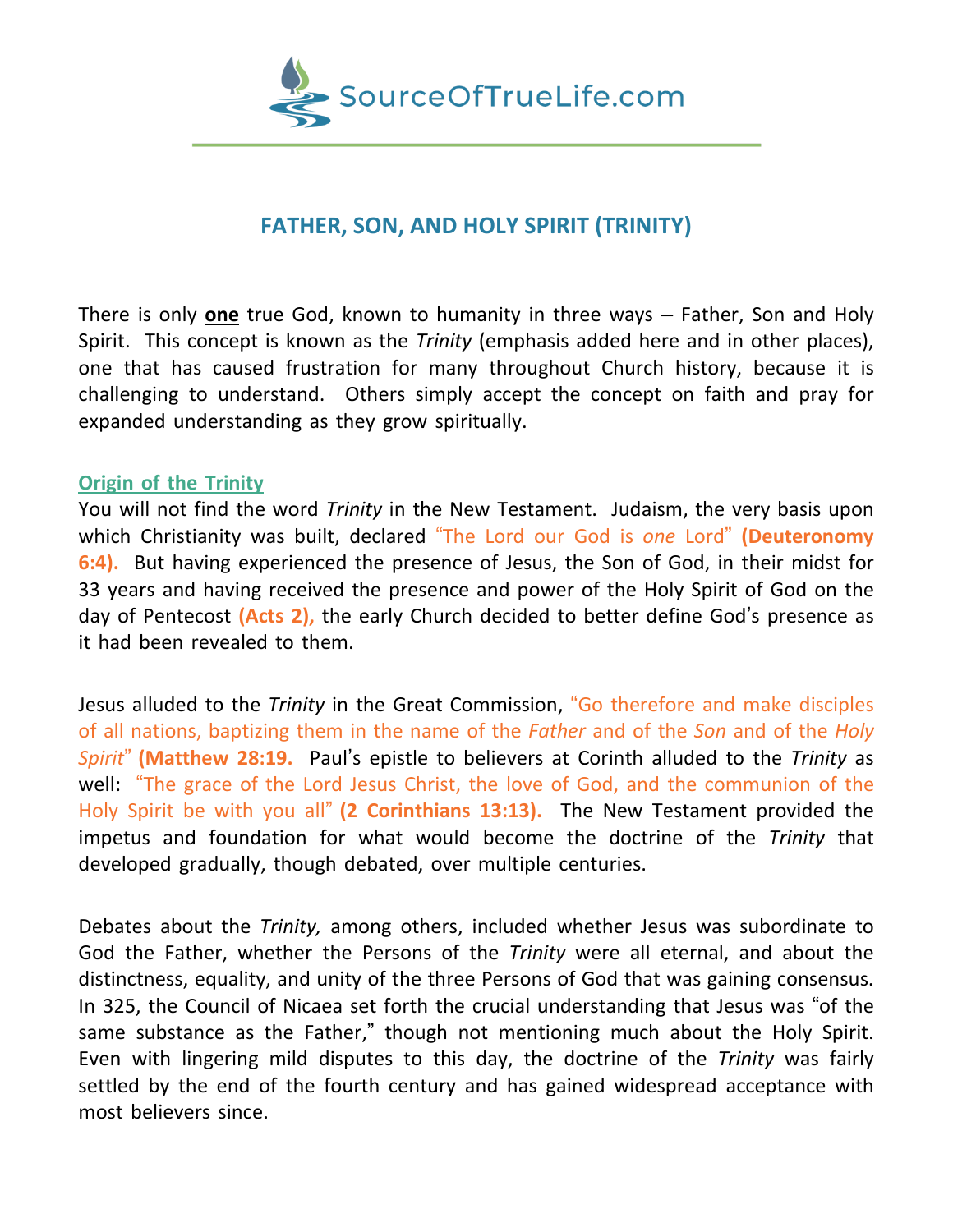## **Persons of the Trinity**

There is only **one** God, revealed to the ancient Hebrew people. The advent of Jesus and the New Covenant, the expansion of God's grace to Gentiles, and the powerful arrival of the Spirit on Pentecost served to increase our understanding about the manyfaceted nature of God. God is still one but recognized in three ways:

# **Spirit**

God is first revealed to us in scripture as a *Spirit* – "Now the earth was formless and empty, darkness was over the surface of the deep, and the *Spirit* of God was hovering over the waters" **(Genesis 1:2).** The Spirit of God transcends all and, according to scripture, fills the universe  $-$  "Am I not a God nearby," declares the Lord, "and not a God far away? Can anyone hide in secret places so that I cannot see him?" declares the Lord. "Do not I fill heaven and earth," declares the Lord" **(Jeremiah 23:23-24).**

Jesus made it clear that God is a *Spirit* – ". . . a time is coming and has now come when the true worshipers will worship the Father in spirit and truth, for they are the kind of worshipers the Father seeks. **God is spirit**, and his worshipers must worship in spirit and in truth" **(John 4:23-24)**.

Because of the sinfulness of humanity and its failure to obey the Law God had given them under the Old Covenant of the Law, our loving Spirit God chose to intervene in history by coming to the earth, for a season, in the Person of Jesus, God revealed in human flesh.

## **Son**

Jesus came to be with a divine touch. God's Spirit conceived within a virgin by the name of Mary the baby who would become the Savior of the world. This was not a fleshly conception; it was divine. Spirit God touched humanity within Mary, resulting in the birth of Jesus, who is also known as Immanuel (God with us). Born in this way, Jesus was fully man, yet fully divine. He experienced joy, sadness, and other emotions and endured physical human pain, yet possessed all the wisdom, knowledge, and power of God.

A word about the humanity of Jesus: those who were privileged to see him centuries ago knew exactly what Jesus looked like. But there were no cameras back then, nor did any artist in that day capture an authentic image. Today, our image of Jesus, the Son of God, should rest in our faith, not on any image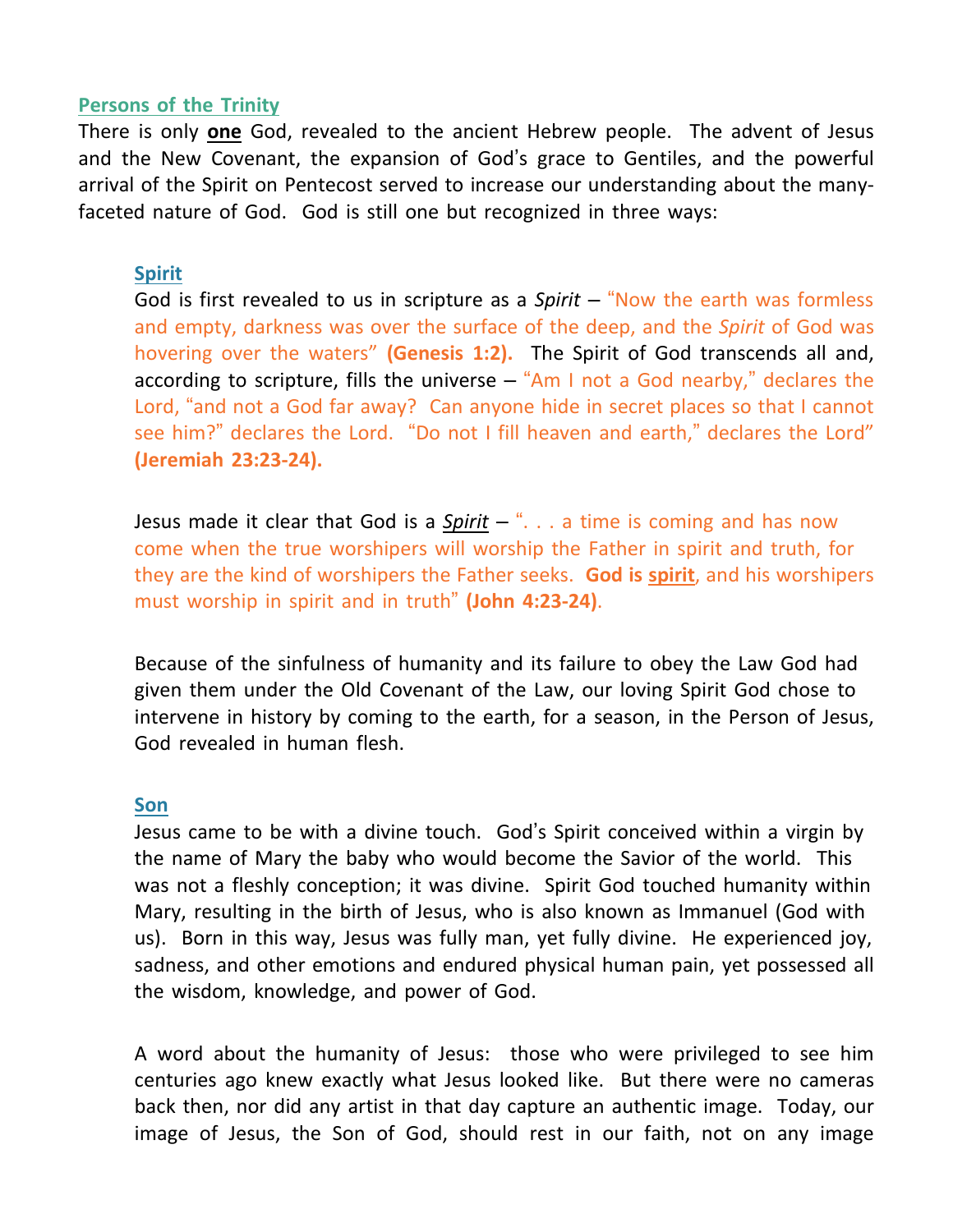produced by artists in recent centuries. Jesus said this about 'seeing' Him, "Because you have seen me, you have believed; blessed are those who have not seen and yet have believed" **(John 20:29).**

### **Father**

Because of the way Jesus was conceived by Spirit God, Jesus called God, *Father*. Mary was his mother; Spirit God was his father, the life-giving Source. Just as Jesus was given life through the *Spirit* of God, we can call God *Father* because we have experienced the true life that comes from the Source, through the onetime sacrifice Jesus made on the Cross of Calvary.

Jesus encouraged us to call God *Father* when he taught his disciples to pray, "Our *Father,* who art in heaven . . ." **(Matthew 6:9-13).** Jesus used the masculine address for the reasons that have been shared. Please understand, though, **God is neither male nor female**. God is a *Spirit* who was revealed in human flesh in the *Son* and is called *Father* due to the nature of Jesus' conception.

"God is not a man, that he should lie . . ." **(Numbers 23:19).** We only use the masculine address of God because Jesus did and asked us to do the same. That is the only reason references to God in the masculine (*Him, His* or *He)* are used in the content of this website and by Christians in general. There is no argument to be made about gender. God is a *Spirit!*

## **Closing Thoughts**

\_\_\_\_\_\_\_\_\_\_\_\_\_\_\_\_\_

We relate to God and worship God in *Spirit***.** We relate to Jesus, the *Son* of God, because he was God, walked among us, and most importantly, went to the Cross to take away our sins. That is truly worthy of our sincere worship. We relate to and address God as *Father* at the command of Jesus and because true life is fathered in us even as it was in Christ Jesus. We can worship our heavenly Father.

This is a short introduction to the *Trinity*. Here are a few other resources you may wish to explore on the subject:

What does the Bible teach about the Trinity? | [GotQuestions.org](https://www.gotquestions.org/Trinity-Bible.html)

The Trinity [\(Triunity\)](https://bible.org/article/trinity-triunity-god) of God | Bible.org